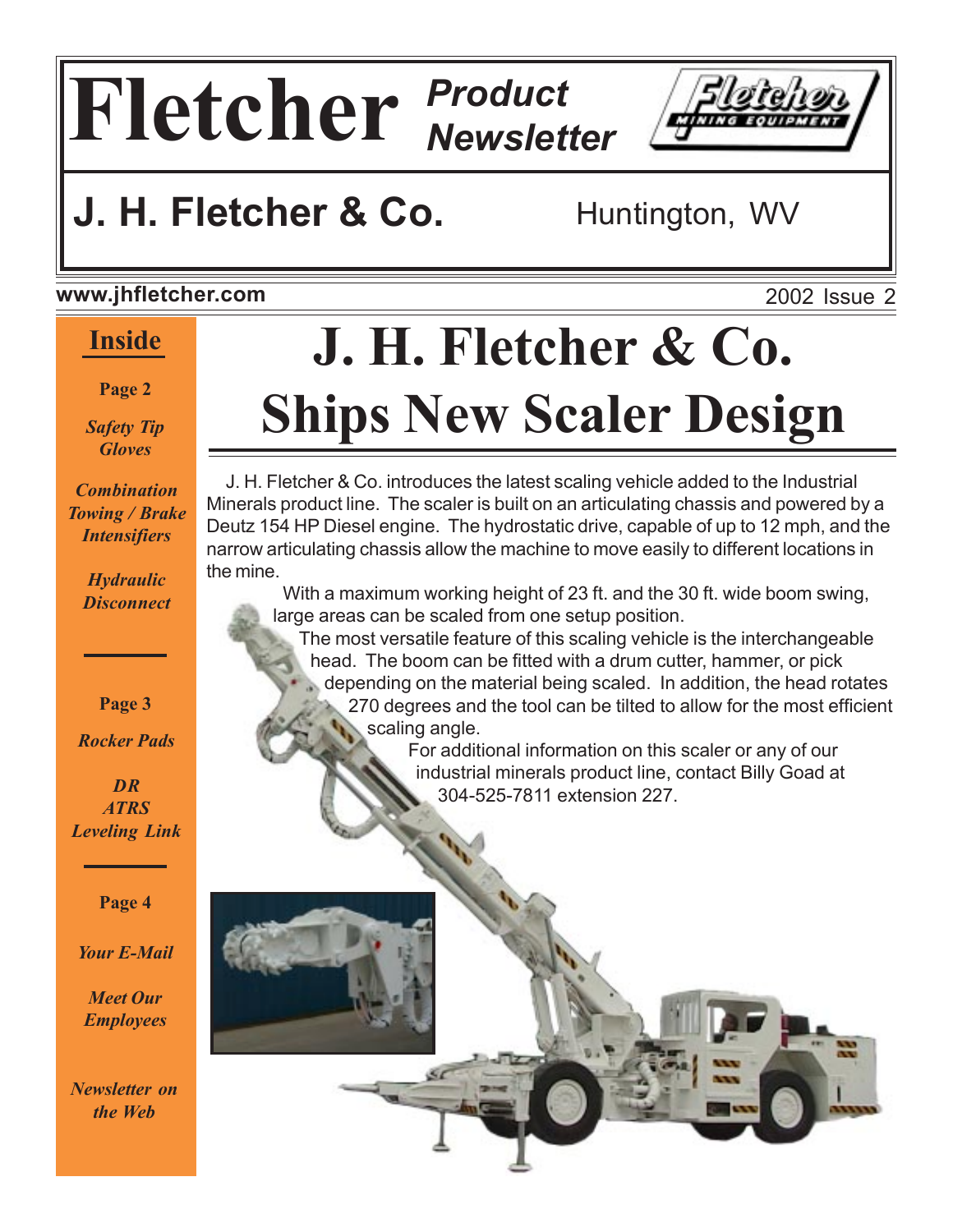# **SAFETY TIP WHAT IS THE**



 To reduce operator hand injuries during the insertion and removal of bolts and drill steel from the drill head, some of our customers have recommended the use of thicker gloves. These gloves are designed to reduce hand injuries from small debris that may fall out during the bolting cycle. The gloves incorporate high impact vinyl/nitrile foam back to accomplish this objective. If your operators are experiencing injuries to the top of their hands, the suitability of these gloves should be evaluated at your facility. Even if these gloves are used, please emphasize the importance of "HANDS" OFF" drilling. For additional information on these types of gloves we recommend you contact your local Personal Protective Equipment Distributor.

### **COMBINATION TOWING/BRAKE INTENSIFIERS**<br>**J.H. Fletcher & Co. now has a circuit that will**

facilitate towing of a machine with a brake intensifier. Previously, this was not possible due to the design of the intensifier. This circuit is similar to the towing circuit without the intensifier. A valve dumps the oil that is blocked in the intensifier outlet line to tank when the hand pump is operated. Once the machine is started, the hand pump is dumped to tank and the intensifier supplies oil to automatically release the brakes. When the machine is trammed, please note the maximum towing speed is still limited to 1.5 mph. This system is available on most roof drills. If you are interested in placing this option on your next new or remanufactured machine, contact your district sales manager.

# **HYDRAULIC DISCONNECT BAR FOR?**



 The hydraulic disconnect bar is located at each drill station on the HDDR roof drill. The purpose of this device is to have a means to deactivate the hydraulic system on the drill boom without shutting down the machine and provide a pinch point guard for these controls. Each boomís hydraulic disconnect bar shuts down only the operator's respective boom which eliminates an operators concern that he will negatively affect the other operator. To activate the bar, the operator can push in the bar at any location. The bar will then shut down the hydraulic system as long as the bar is pushed in. To reengage the hydraulic system, the operator must pull the bar out, which will allow oil back into the controls. Operation can then be resumed. All operators should test the hydraulic disconnect at least once a shift. For additional information on hydraulic disconnect bar, review your operators manual or parts catalog.

#### **ATTENTION The Hydraulic Disconnect Bar was retrofitted on older machines. Make sure your HDDR or CHDDR has this feature.**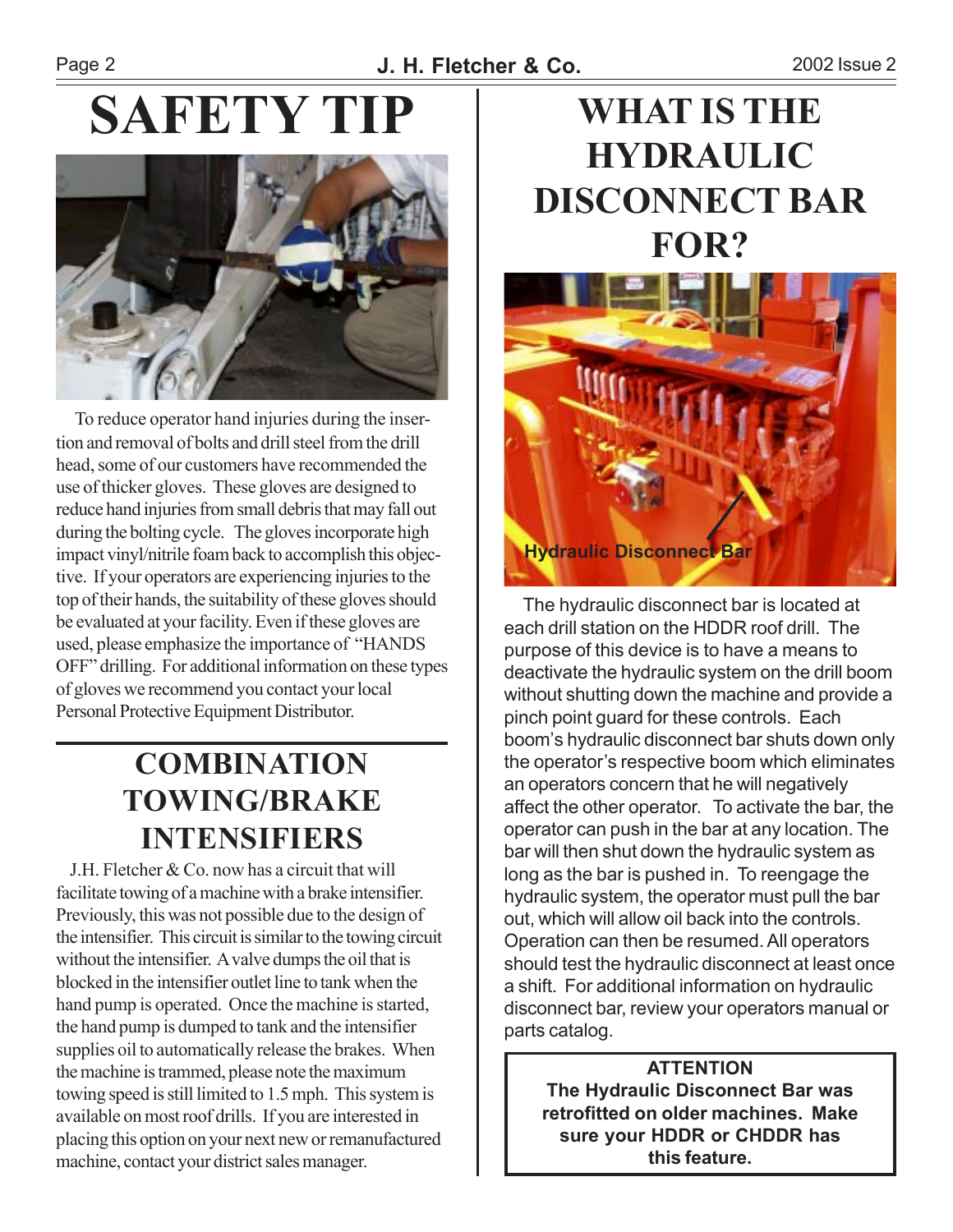#### Page 3 **J. H. Fletcher & Co.** 2002 Issue 2

## HOW SHOULD THE ROCKER PADS BE PLACED?

 Some operators of J.H. Fletcher & Co. equipment have asked the question, "If I have to put new ATRS pads on my bolter or make repairs to the existing pads, how should the pads be placed back on the ATRS beam?  $\overline{\mathbf{Q}}$ 

 The pads should be placed with the larger surface area toward the operator. The position of the pads toward the operator helps protect the operator during the installation of bolts by placing the larger part of the pad against the roof at this location. The operator is providing himself more ATRS roof coverage during the bolting process. A

 Law requires the outby edge of the pad be no further away than the roof control plan allows. The outby overhang allows more clearance between the drillhead and the ATRS cross beam.



# **FOR THOSE WHO HAVE DR ROOF DRILLS**

If you have a Fletcher DR roof drill, this new ATRS/ CANOPY with leveling link may be for you. Roof drills with turkey foot ATRS/CANOPY arrangements previously were designed with a non-leveling canopy. Through recent design efforts, J.H. Fletcher & Co. now has a canopy that will level as the ATRS/Canopy is raised (see illustration).

The versatility of this new system will allow the operator to still place the ATRS against the roof, while allowing the canopy to level out making it perpendicular to the roof top. J. H. Fletcher & Co. can retrofit this alternative design should your mining conditions be such that you accumulate a lot of material on top of the canopy. To find out additional information on this new design for specific DR roof drills, contact your district sales managers or the Fletcher Risk Management Department.



**ATRS Canopy with Leveling Option**